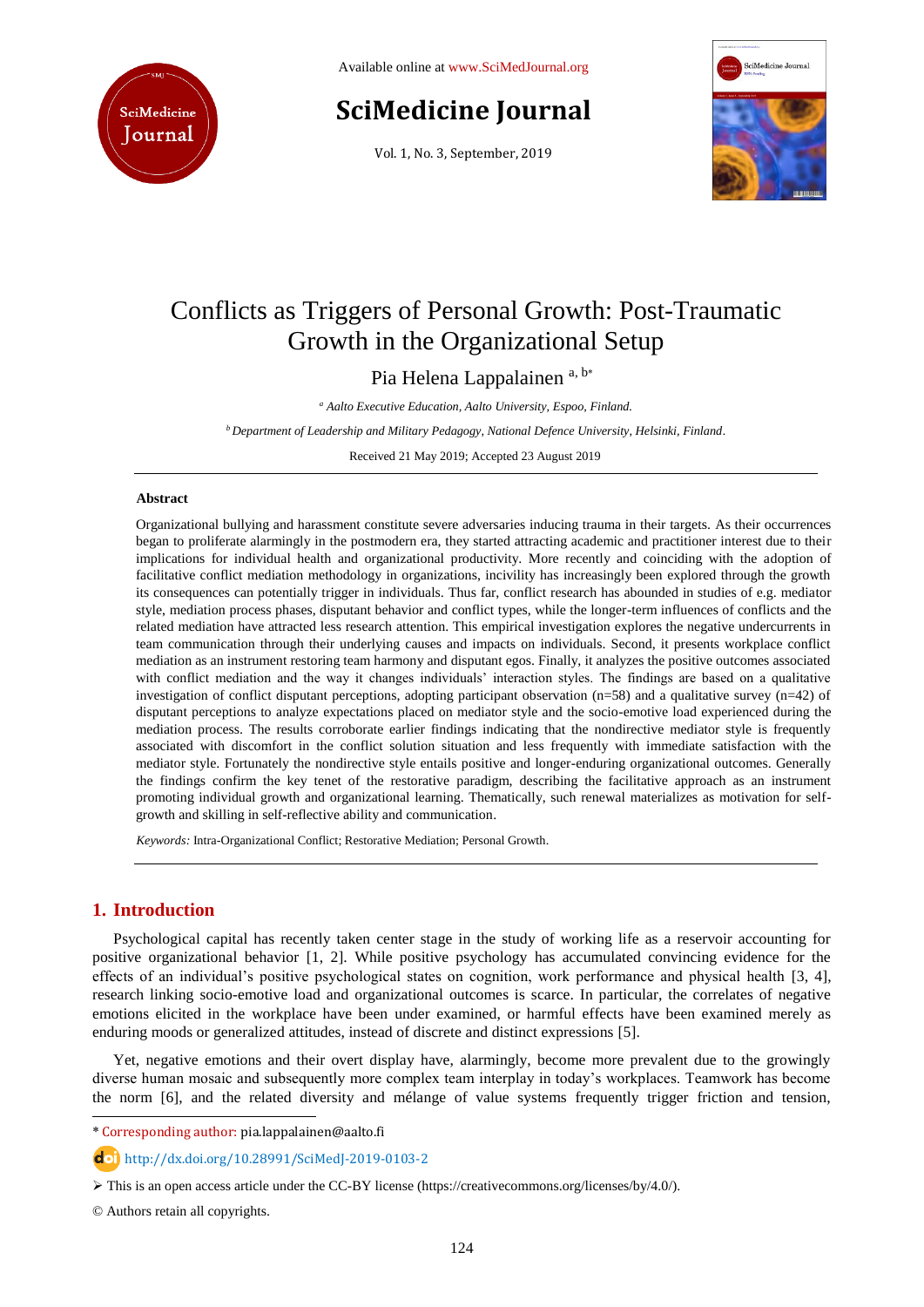exacerbated by pressures associated with interdependency and collaboration [7]. The consequent emotional labor has attracted a surge of popular, theoretical and empirical interest, as the subjective feelings in the workplace [8] are known to induce load in two distinct ways. On the one hand, they force employees to regulate their emotional displays in compliance with their work role [9], and on the other, negative affective responses expose teams to interpersonal friction [10]. Conflicts presently constitute an omnipresent and undeniable dimension of organizational interaction [11], with far-reaching financial, social and emotive consequences [12].

Resultatively, studies in a number of fields have demonstrated that relational capital is beginning to challenge the earlier focus in organizational literature on economic efficiency targets [13]. As evidence of its role, an association has been found between employees' affective commitment and level of achievement [14], between work engagement and organizational outcomes [15], between leader influence and subordinate achievement [1-2], between leader personality and team health and performance [16], between intra-organizational conflicts and productivity [17], and between interpersonal conflicts and counterproductive work behavior [11]. Organizational literature has come a long way from viewing human beings as cogs in the wheel only fulfilling a mechanical function in a controlled and well-oiled system [18], to acknowledging the instrumental role of affect for organizational outcomes.

Surprisingly, recent research especially in the field of conflict management has reported benefits triggered by certain types of disputes e.g. in terms of team innovativeness and decision-making [19]. Also the functional and adaptive advantages associated with such episodic emotions as anger are recognized [5]. However, the extent to which misalignment with organizational rules for socially desirable in-role behavior can harm the organization makes deviance from expectations regarding emotional expression an important area of study [9]. This is increasingly critical as a growing number of studies agree that the number of socio-emotive stressors and the associated counterproductive behavior are on the rise in the postmodern workplace.

As a way of reducing mental load in organizations, this article investigates restorative conflict mediation as a process mitigating and remedying the corruptive effect conflicts have on employee commitment and performance [11]. To deepen understanding of ways in which restorative mediation reduces organizational distress and individual load, this work analyzes disputant experiences and perceptions during the mediation process. The article sets off by presenting restorative conflict mediation as a method for solving interpersonal conflicts in the workplace. It then explores empirically the views of participants (n=42) from nine mediation cases by means of a qualitative survey of the socio-emotive load induced during the mediation process and expectations placed on the mediator style and behavior.

The aims of the current work are two-fold. It contributes to 1) organization and management studies by describing workplace mediation as an effective method for solving conflicts and to 2) conflict mediation theory and practice by examining the affective and relational outcomes moderated by restorative workplace mediation

# **2. Workplace Conflicts**

Conflicts are processes triggered by friction rising from real or perceived differences in the work community. When prolonged, their ramifications tend to extend to co-workers as bystanders, regardless of how hard they try to remain neutral. The more individuals are involved, the more resources are distracted from their tasks. This generally harms individual satisfaction and team productivity [6], depending on team norms, group structure and conflict type [20].

# **2.1. Workplace Conflict Types**

Organizational literature recognizes three types of dissent: relationship conflicts, task conflicts [21] and process conflicts [22]. Where interpersonal conflicts often stem from differences in personality, values or norms, cognitive task conflicts are viewed as disagreements about task contents and outcomes [23]. Process conflicts refer to conflicts about logistical issues, involving e.g. scheduling and delegation of tasks or responsibilities [24].

This study centers on relationship conflicts as the major cause of socio-emotive load for employees. They are incompatibilities that are emotional and personal in nature and inflict animosity and tension [25]. They are characterized by emotional friction, personality clashes and attitude problems (Choi, 2010), lowering trust and making team members reluctant to genuinely listen and seek each other's expertise. Interpersonal dissent is generally more difficult to resolve as it tends to pose a threat to disputant ego [21].

# **2.2. Restorative Conflict Mediation**

As the number of workplace conflicts is augmenting, various outside interventions are presently in high demand. Third-party mediation studies have identified e.g. adjudicative, inquisitorial, mediational, motivational, procedural marshal and restructurer approaches as strategies for dispute resolution [26]. The emerging popularity of mediation can be explained by recent understanding that conflicts and the related resolution processes provide potential for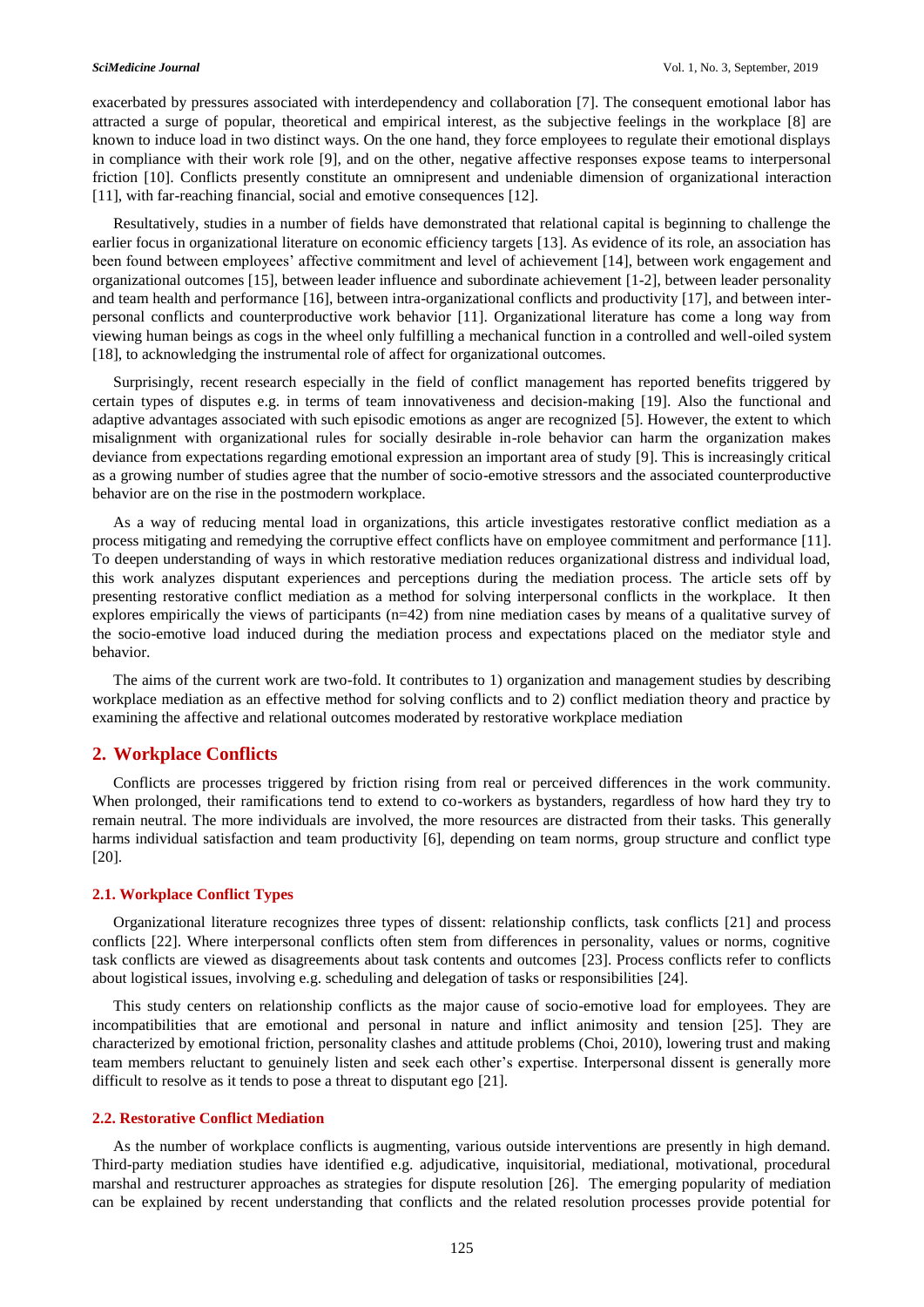organizational development by triggering positive change and growth in the personal and professional lives of disputants [27]. At their best, they are also known to reduce stress, deepen relationships, renew performance and enhance community morale [28].

In the absence of a universally accepted categorization of different mediation types, this study builds on the traditional, yet indefinite division between directive and nondirective, with restorative mediation being positioned at the nondirective, facilitative end of the continuum. The restorative and facilitative approach is characterized by mediator neutrality and objectivity, reliance on trust as a factor determining mediation outcomes, and strong emphasis on the mediator's presence and listening skill [29].

In Europe, the restorative conflict mediation process has gained momentum in recent years as an approach adopted from the 1970s US restorative justice practice. It is a process founded on the principles of facilitation rather than evaluation or judgment. It acknowledges the wrong, empowers the parties, helps restore disputant self-views, reconciles stakeholder interests, and rebuilds trust among the disputants, while setting aside legal foci [17].

This investigation centers on restorative mediation, which follows a process that, in its simplest form, advances through seven key phases. However, the process and its individual stages can be implemented iteratively, which adds to its flexibility and adaptability. Figure 1 depicts the process progression from start to follow-up, with the arrows pointing to the phases that typically require iteration.





The process essentially serves two aims: it facilitates conflict resolution by encouraging the disputants towards a tangible outcome, the agreement. As a process, it skills employees in working life abilities and life competences such as self-critical thinking, reflexive introspection and self-awareness, liberating and empowering them not only as workforce but also as individuals [31]. In addition, disputants acquire mindsets that allow them to enhance social support, (self-) leadership and communication, which are pertinent for future conflict prevention and mitigation [32].

## **2.3. Mediator Style as an Antecedent of Conflict Outcomes**

In mediation, the competing, inter-dependent and interwoven task and relational demands at play make the mediator's role extremely ambivalent. Task orientation typically shows as push towards settlement through a directive or evaluative style. In contrast, relational orientation emphasizes communication, reflexivity, facilitation, emotions and understanding. The extent to which mediators comply with either type of demands or adopt a hybrid approach, as is sometimes the case with more experienced mediators, is individually determined by their stylistic preferences or situational variables, impacting the process and its outcomes. Within the limits of quality assurance and ethical obligations, mediators implement the process according to their personality, values, identity and proclivities [33], sometimes even changing their style along the process.

Between the two orientations, studies have consistently reported higher disputant feedback scores for mediator styles that are more on the relational and facilitative than the evaluative end of the continuum. The latter correlates negatively with participant feelings of being listened to, understood, and of being allowed to express their sentiments [33]. In general, listening and emotional expression tend to characterize the facilitative approach, whereas factoriented or closed-end questions and judgmental analysis designate an evaluative register [29].

The importance of listening is accounted for by the nature of mediation. A typical cognitive problem with mediations is that disputants tend to frame whatever they hear based on their former beliefs and values. Articulating these ideas is the only way to make the determinants of their perceptions surface and become visible, which is a prerequisite for changing the conditions of their thinking. As organizational conflicts rarely stem from matters of right or wrong but rather from misunderstandings and preconceptions, it is crucial to find a way of regulating disputant interpretations [34]. The mediator thereby becomes instrumental in allowing the participants the time and space to reflect more objectively on their thinking patterns. However, despite the mediator's patience and active listening skills proving beneficial in mediating disputant emotions and overall perceptions [35], the nondirective style has been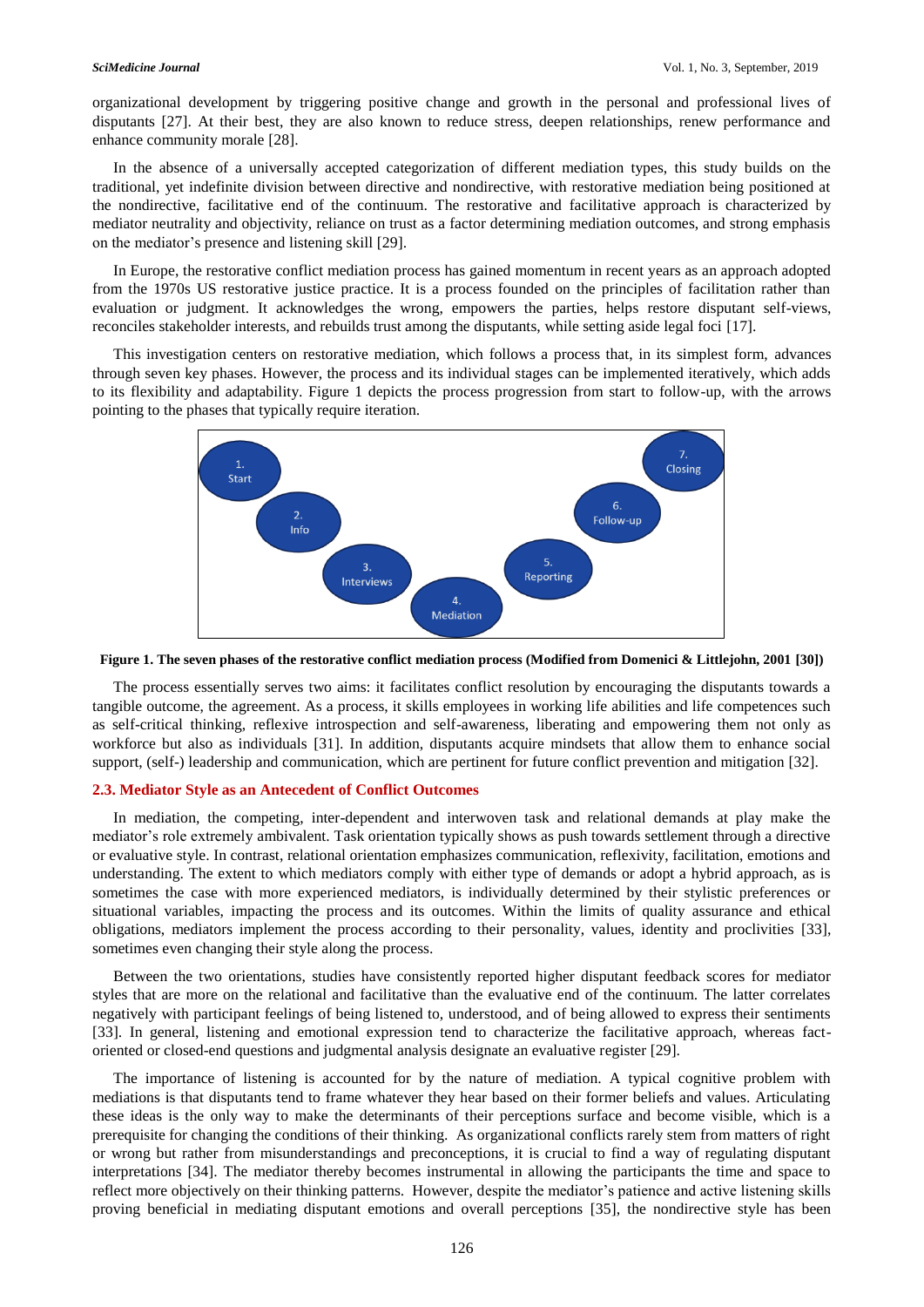reported by many studies to be less productive in terms of tangible and financial outcomes [33], or it has moderated a levelling effect on the settlement terms [35].

Generally, mediator styles follow a dichotomy of facilitative vs evaluative, or transformative vs problem-solving approaches [29]. More specifically, the altogether 25 or so different mediator styles identified in literature can be grouped into five: neutral, relational, transformative, analytical and pressing. Only the last one seeks agreement as the goal, while the others aim to maintain or improve communication and understand the underlying causes of the dispute [36].

Despite conflict mediation having taken off as an effective method for relieving the mental load induced by intragroup conflicts, surprisingly little empirical research has been conducted on the effects and implications of mediator style on the process outcomes [29], with conflict parties having drawn most of the attention. Instead, research is biased towards such related topics as: the role of gender as a parameter moderating negotiator behavior [37]; the influence of power on negotiation behavior and cognition [38]; the impact of communication processes as influence on the individual level and of communication strategies on the organizational level [26]; cultural norms surrounding disputants, including sensitivity to collective interests and concern for authority [39]; conflict reactions and conflict management styles [40]; and conflict progression and escalation phases [32]. Only recently has the third-party role as a mechanism controlling either the process or the outcomes [26] attracted interest. As a result, more accentuated note on mediator role has emerged when monitoring whether a mediation practice is competent, ethical or effective [36].

In general, the scant mediator research that is available suffers from several handicaps, with the strong biases and limited assumptions stemming from the narrow focus on only few dominant views. This has left relational, communicative, discursive and systemic aspects largely ignored [26]. The subsequent study of mediator approaches has been undermined by a lack of robust conceptualization and theoretical framework. Further, mediator styles have often been examined through self-reports where goals, values, repertoires, tactics or skills are easily mistaken for styles [36]. The paucity of evidence available is therefore debilitated by respondent bias that could be avoided with observational research, but unfortunately, behavior coding is time-consuming and expensive. For simplicity, the related research is mostly outcome-based, which is naturally pivotal in measuring the effects of the process, but it disregards the impact of mediator strategies while examining the process itself as a standard variable [29].

This study is a modest effort to expand understanding of disputant perceptions of the mediation process and mediator impact. More specifically, the aim is to empirically corroborate prior, tentative findings signaling that the facilitative mediation approach is associated with disputant learning and organizational growth.

# **3. Empirical Research**

Despite its effect and utility as a resolution method, workplace mediation still suffers from biases and misconceptions hindering its wider application. To improve the process in a way that counteracts the possible negative outcomes associated with the method, it is critical to understand participant emotions during mediation and the factors that impact participant perceptions.

Qualitative methodology has been seen as an important supplement to quantitative methods as it expands social understanding by investigating individuals' inner worlds [41]. This work took the phenomenological approach to deepen understanding of the disputant reality during mediation. To investigate the parties' experiences, the work adopted qualitative research, which is the preferred paradigm in studies of interaction and of sensitive or complicated topics that are unmeasurable [42]. A complementary research design, built on both an anonymous qualitative survey and participant observation, was a means to ensure reliability when the sample size was only moderate. Survey methodology was crucial to secure anonymity, and the interpretative inquiry approach was selected to meet validity criteria on credibility, authenticity, criticality and integrity [43].

# **3.1. Participant Observation**

To take a modestly ethnographic approach to study mediation as a social phenomenon from the viewpoint of the study subjects, this research adopted participant observation, which proves beneficial if there is reason to doubt the ability of the respondents to verbalize their experiences [44]. As a data collection method it involves a researcher role that is social, attaching a paradox to the process: the researcher is empathetic and distancing, emotionally engaged and dispassionate, at the same time. This means an inherent battle between subjectivity and objectivity, which is the major concern and possible flaw associated with this method [45]. In the present setup, the social aspect questioning objectivity became particularly accentuated due to the dual role of the researcher observing the sentiments raised by the process while mediating the case. This induces risks, as how the participants see the researcher tends to have an impact on the quality of the data shared and gathered [44].

These risks will be further analyzed under study limitations but it is important here to recognize that this dual role also entails benefits. As a researcher, the mediator is advantaged owing to her in-depth understanding of the process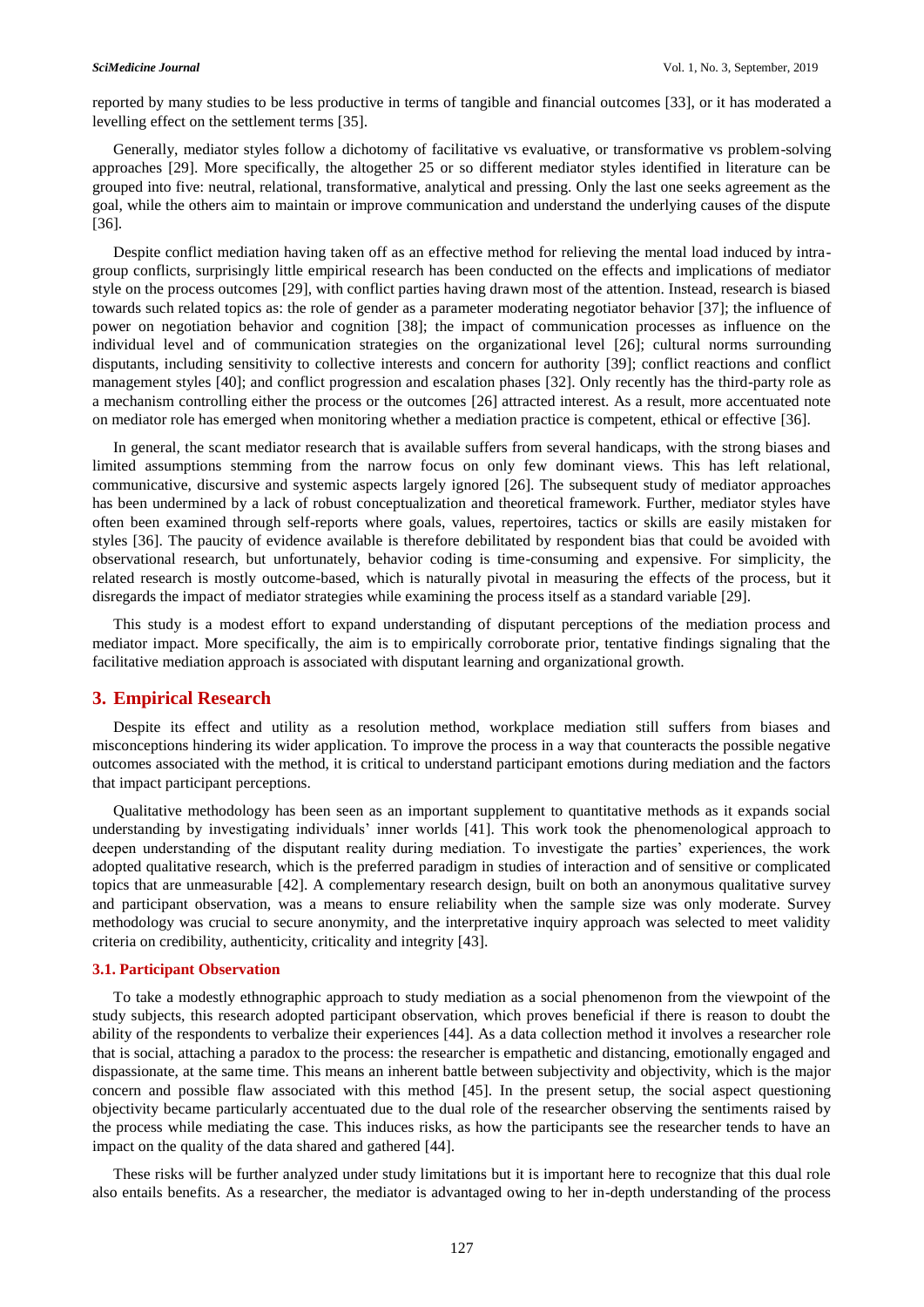under scrutiny. Due to her training, knowledge and experience as a mediator, she can put emotional expressions into proportion as commonplace displays and typical features of the process, without becoming overwhelmed or consumed by the expressions. It can therefore be hypothesized that mediator-researchers' objectivity and neutrality persist farther than those of observers who have not invested in the mediation process on a personal level.

Some researchers have been concerned with the unnatural impact of the presence of the researcher in the observed situation – "the mere presence of the observer may impact the actions of the observed" [42]. Inherently, third-party involvement is already there when the mediator steps in. At the same time, an interpersonal conflict raises emotions and insecurities to the extent that disputants tend to focus more on emotive self-regulation and on monitoring mediator attitude and behavior towards themselves than on adjusting their behavior to appear as socially desirable in the eyes of the mediator. Due to this inward-turned attention, any additional mediator role seems secondary or irrelevant for the participants.

### **3.2. Qualitative Survey**

Data were collected through a qualitative survey with two broad and open-ended questions with unlimited space for response to encourage personal narratives that disclose the subjective views without restricting focus, content or form in any way. The data were sorted to allow thematic analysis and categorized into patterns to interpret data and to capture commonalities in the study population. The analytic strategy inherent in thematic analysis enabled exploring data while constructing new theory [46].

The survey asked two open-ended questions that focused on the socio-emotive aspects inherent in the mediation process:

1. What felt awkward, difficult, and unpleasant about the mediation process?

2. What felt rewarding, motivating, educating about the process?

The questions aimed to shed light on disputant positions and perceptions more deeply and followed the example of Charkoudian (2012) [29], seeking feelings about the mediation situation through elaborate, non-guiding questions. The questions can also be regarded as pertinent for future mediator training and process improvement. The responses were analyzed for content, with a particular focus on participant emotions, experiences and interpretations.

### **3.3. Cases**

The sample comprised altogether 58 participants from 9 mediation cases. The mediation followed the principles of the facilitative, restorative process, for which the mediator-researcher was trained. The number of disputants varied between two and 13 per mediation. Seven of the cases involved the team leader, and two only the team members. In six of the cases, the team leader had instigated the process and in the remaining cases, an employee had been the active party requesting for an intervention. One of the cases had been brewing for six years, one for 18 months, and the remaining seven anything between. All the cases were officially resolved, at least on an ostensible and formal level, with a settlement drawn and signed between the parties. However, in two of the cases, the settlements were, according to the follow-up, not satisfactory, or rather temporary.

The fastest mediation process, between only two disputants, was managed in two months from the start to followup. 42 disputants out of the original sample of 58 responded, yielding an answering percentage of 72.4. The extraordinarily high percentage is explained by the procedure: the mediator asked the disputants to fill out the questionnaire on the spot, upon follow-up discussion end. The missing 27.6% is accounted for by those participants who promised to return the form later but never delivered. The genders were represented in an extremely unbalanced manner in the mediations: 10 of the disputants were male and 48 female. The youngest participant was 21 years old and the oldest 63.

# **4. Analysis and Results**

### **4.1. Survey**

Respondent answers to Questions 1 and 2 were documented as reported in the survey. The content of the 42 disputant respondents was analyzed, sorted, and organized into five broader themes, as shown in Table 1.

*Question 1* - What felt awkward, difficult, and unpleasant about the mediation process?

The answers to Question 1 show that generally the process was experienced as emotionally burdening and extremely personal. Upon process start, many disputants felt they were pressured to take part and were naturally reluctant. This was conveyed in their communication with the mediator: they demanded to know whether the employer had to right to force them to participate. In fact, under Finnish legislation, employees have the obligation to participate, but they determine themselves how they contribute and what kind of information they share.

*"No-one asked if we wanted to participate."*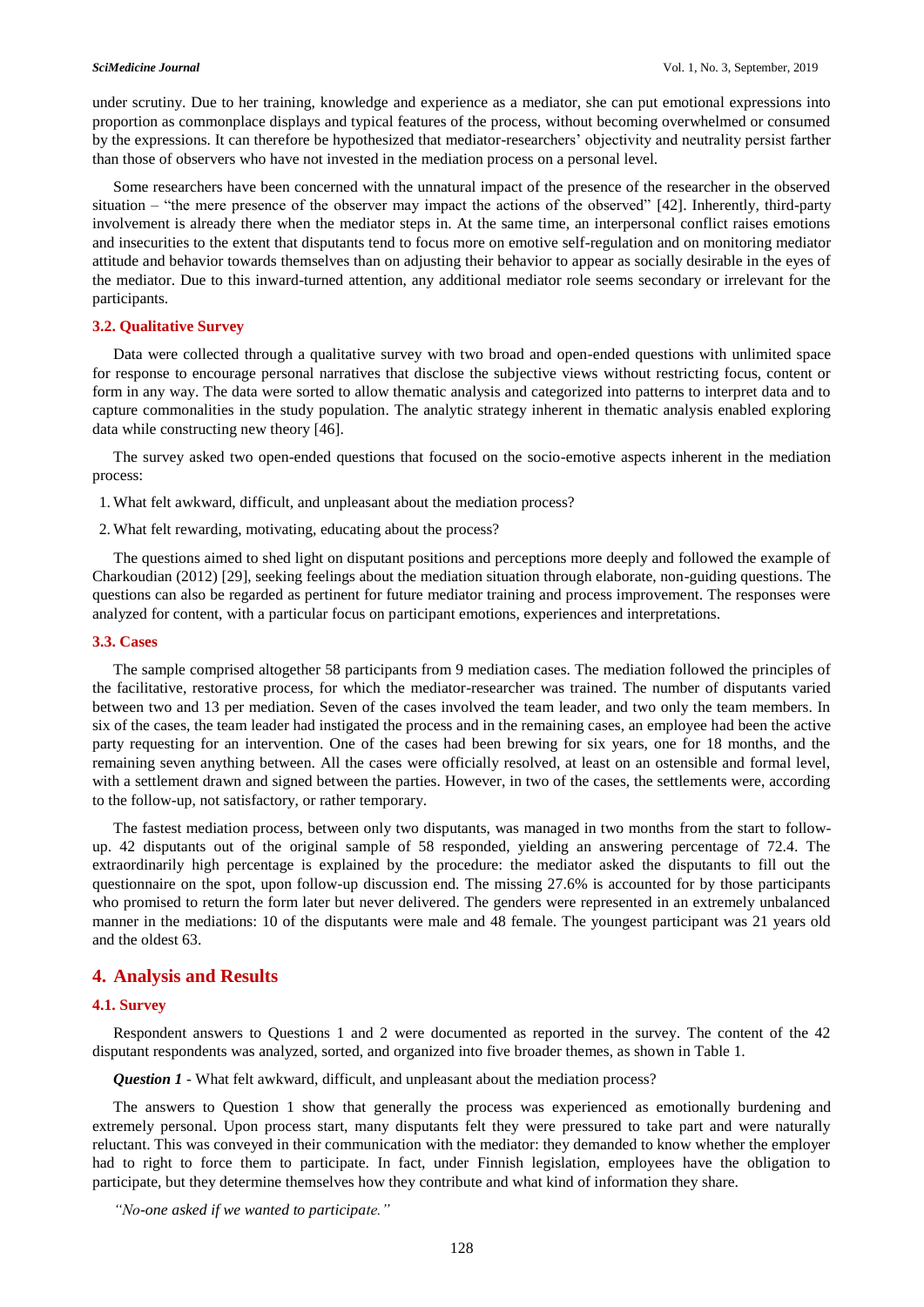The reluctant disputants who protested against the waste of time and piling of work, surprisingly often, however, found the process useful, despite their prior attitudes:

*"I apologize for my earlier aggression. You were right – one can only understand the benefits of mediation if you take part in the process."* 

*"This wasn't at all as bad as I thought beforehand."*

*"At first I felt we were forced to participate in mediation. Now I think it was a privilege and it should be everyone's right."* 

Many were worried about process confidentiality and loss of professional image if external parties found out about their stake in the conflict. Some had doubts regarding mediator neutrality and thought they detected signs of mediator partiality. These suspicions always disappeared during the face-to-face discussions with the mediator but insecurities regarding peer involvement and quality of contribution remained more persistently:

*"I'm disappointed not everybody spoke honestly what they had on their mind."*

*"The entire discussion seemed fake."* 

Many responses conveyed exhaustion and load triggered by the discussions:

*"The entire process and the topics treated were unpleasant."* 

*"I wouldn't have wanted to dwell on things."*

*"Dialogue was challenging as there were two opposing fronts."*

*"Looking back and remembering it all was unpleasant."*

*"Digging the dirt just brought all the stress and harm back."*

*"I haven't been able to sleep as I just keep thinking of all this. This morning I woke up before five to think about my role in this."* 

*"In the beginning I was really exhausted and worried that X's distorted views and assumptions would again end up being rationalized and normalized with these conversations."* 

Some conflict parties were disappointed with the mediator, especially if they had had high expectations for an active mediator role as a problem-solver. They accused the mediator of passivity and of failure to introduce a solution that would not have been superficial or temporary. Many also revealed they felt embarrassed about or ashamed of their emotional outbursts.

*"The mediator just sat there without doing anything."*

*"Some chairman you were, allowing X to continue talking!"*

*"The mediator should have been more assertive, telling us what to do."*

*Question 2 -* What felt rewarding, motivating, educating about the process?

Considering that disputant views were often negatively biased and pessimistic, it is noteworthy that most of them still ended up being grateful for the mediation process. Even though they had diverse worries regarding mediator impartiality, support and competence, they expressed gratitude for the employer's investment in the process and for mediator presence and contribution.

*"We should have been given this opportunity years ago, before the problem escalated."*

*"I am extremely grateful for this process and for having a good person by my side, helping reflect my thoughts."* 

*"It was refreshing to finally talk about things openly."*

*"Even though this didn't really change much in our team, I'm grateful our employer at least tried to help us."*

Some participants were surprised by the by-products of the process: they felt that the resolution itself became secondary and their own, personal processes took priority. They were grateful for the feedback, the opportunity to see their own behavior through colleagues' eyes, and for the chance to raise self-knowledge:

*"Even though it was scary, I now understand the value of self-reflection."*

*"I'm constantly learning new things and the mediator was a great mirror in this process."*

These comments show that the focus on mediation be distanced from mediation resolution and contract to the mental processes involved. Deepest learning takes place through hardships and conflicts should be viewed as enablers of learning and growth [31]. Some of the disputants saw the connection between the agony associated with the personal nature of the discussions and the potential for personal growth: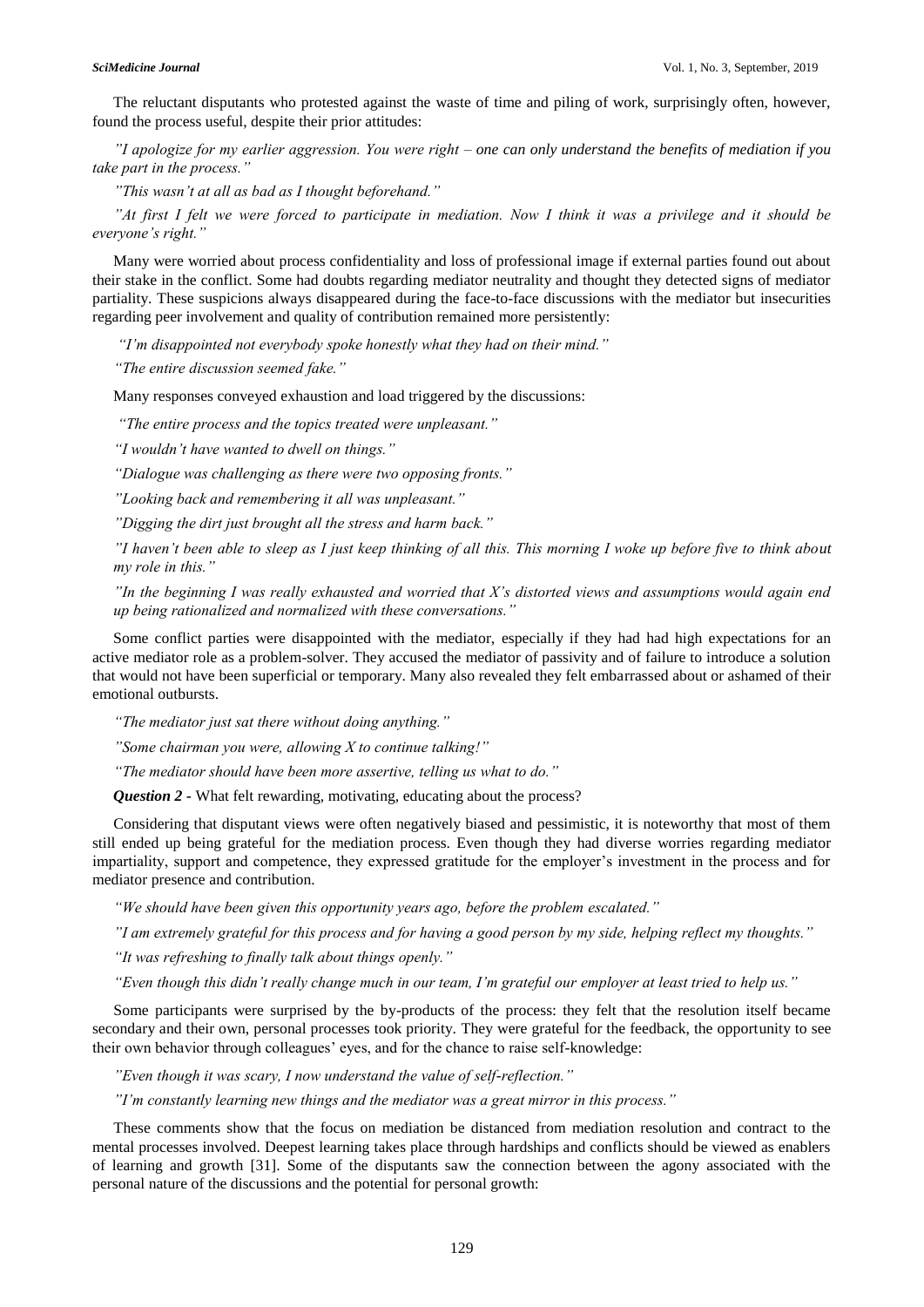*"Mediation has truly empowered me."*

*"I have really grown as an individual during this process."*

*"This has increased my self-knowledge and self-confidence; it was an important finding understanding that I'm doing the right things even though no-one thanks you for what you do."*

The participants articulated takeaways in terms of communication skills and strong resolution to change their team dynamics and interaction culture:

*"After this process, we will for sure lower our threshold of speaking up whenever there's even the slightest friction."*

*"I wonder why no-one has told me before how my communication has affected them. I had never realized it could be interpreted that way."*

Some comments revealed the participants valued the mediator's role, contribution and presence:

*"Having an external party sit with us was actually really valuable for the process."*

*"I don't know how I could thank you enough as you have really changed my world. Despite the emotional burden, I feel good and I'm grateful this process happened to me."* 

*"This mediation process was the highlight of my year. You are, no doubt, among the top-3 individuals who have impacted my thinking and leadership philosophy."* 

## **4.2. Participant Observation**

The mediator-researcher had direct and immediate access to observing the disputants in action and any emotions or reactions involved. She learned that there is no reason to be concerned or afraid of emotional expressions since they serve as the turning point guiding the discussion to deeper, emotive levels, where the real problems lay. A trigger is often needed to find a more authentic layer in the dialogue; until this point, disputants tend to merely discuss concrete matters and superficial issues relating to work organization, responsibilities and structures, as such topics are safe and cause less emotive pressure.

The initial set-up had no predictive value in terms of process outcomes. The parties often worried that "our situation is so difficult that there's no way any intervention is going to help"; however, there is now indication that strong feelings may actually motivate the participants for sincere and genuine investment in the process. Also the likelihood of an emotional discharge increases in proportion to the amount of frustration experienced and the duration of the mental load, which again serves as a turning point in the discussions.

Surprisingly, the bonds between the mediator and the disputants evolved relatively quickly and smoothly from early hostility and suspicion towards the mediator into trusting and confiding. The information session is naturally important for ensuring that the parties know enough of the process and its key principles but typically it was the oneon-one interview time that changed disputant attitudes towards the mediator. It is therefore critical to reserve enough time for this process stage. The mediator-disputant relationship became sometimes so meaningful that the disputant began active email correspondence, which is not ideal for a process that is to be transparent, objective and neutral.

Witnessing a resolution in the work communities under scrutiny is naturally rewarding and the key motivator for disputants, but participants often took away a by-product, inspiration for self-development that might out-value the original purpose. Some claimed they had never before received such frank and direct feedback on their conduct, personality or communication, and understanding its value for self-growth, they began to look for ways or practices in the team to root in a permanent and more authentic feedback culture.

Even though conflict mediation constitutes an extremely emotive process, not all the related emotions are negative. The most glaring positive feeling displayed was relief, not only as witnessed through oral testimonies during the process or in the survey. The researcher could see a physical change in many participants: when the most troubling root cause had been dealt with, they started looking the counter-party in the eye, changing their posture, sometimes smiling, even laughing. The release of tension also reflected from their face and brought warmth and humor to their interaction.

# **4.3. Thematic Areas**

The responses to the survey were documented and analyzed for thematic content, with an eye on expressions revealing participant perceptions, interpretations, personal experiences and emotions during the process. Question 1 yielded four main themes (1. Frustration with the quality of peer participation, 2. Load induced by the strong emotions the process raised, 3. Disappointment with the mediator, 4. Bitterness about the weak settlement) and Question 2 five (1. Gratitude for the process, 2. Raised self-awareness, 3. Motivation to grow as an individual, 4. Lessons learned about communication, 5. Gratitude to the mediator).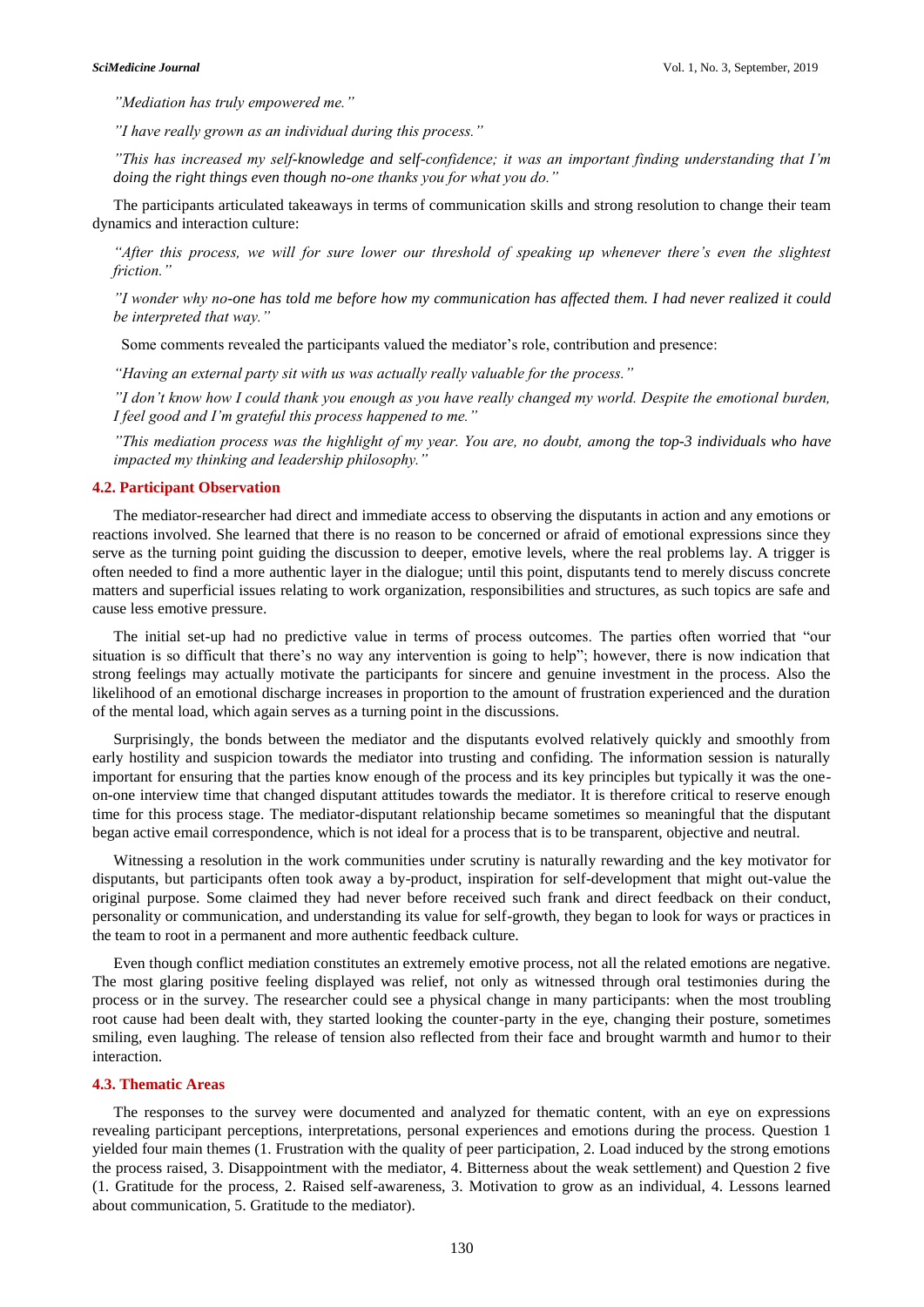Participant observation yielded five key themes (1. Impact of emotional expression, 2. Early emotions as an antecedent of process outcomes, 3. Disputant relationship with the mediator, 4) Motivation for personal growth, 5. Relief). The 14 key themes that surfaced and their key content markers are outlined in Table 1.

**Table 1. The content themes yielded in the empirical research.**

| <b>SURVEY QUESTION 1</b>                                                                                                                                                                                                                               | <b>SURVEY QUESTION 2</b>                                                                                                                                                                                                                                                                                                                                                                                                            | PARTICIPANT OBSERVATION                                                                                                                                                                                                                                                                                                                                                                                                                                                                                                                                                                                                                                 |
|--------------------------------------------------------------------------------------------------------------------------------------------------------------------------------------------------------------------------------------------------------|-------------------------------------------------------------------------------------------------------------------------------------------------------------------------------------------------------------------------------------------------------------------------------------------------------------------------------------------------------------------------------------------------------------------------------------|---------------------------------------------------------------------------------------------------------------------------------------------------------------------------------------------------------------------------------------------------------------------------------------------------------------------------------------------------------------------------------------------------------------------------------------------------------------------------------------------------------------------------------------------------------------------------------------------------------------------------------------------------------|
| 1. Frustration with the quality of<br>peer participation<br>-lack of openness<br>-lack of honesty<br>-attitude problems: reluctance and<br>hostility<br>-exaggeration and drama to argue for<br>one's case more convincingly                           | 1. Gratitude for the process<br>-for the opportunity to openly talk about the<br>real problems<br>-for mediator presence, caring and goodwill<br>-for employer investment in the process: time,<br>money and prioritization of tasks to enable<br>participation<br>-for relieved stressors in the workplace and in<br>workplace interaction<br>-described mediation as a more effective<br>leadership coaching than formal training | 1. Impact of emotional expression<br>-disputants often stated before the mediation discussion that they<br>worried they would start crying<br>- employees generally felt embarrassed about their open<br>expressions but the outbursts in all the cases triggered a positive<br>change in dialogue<br>-one employee's emotional outburst often triggered more genuine<br>discussion<br>-outbursts were always the turning point and predicted success                                                                                                                                                                                                   |
| 2. Load induced by the strong<br>emotions the process raised<br>-embarrassment about emotional<br>outbursts<br>-having to re-live the conflict<br>-shame for having become involved in<br>a conflict<br>-questioning of one's professional<br>identity | 2. Raised self-awareness<br>-rare opportunity to receive honest, direct<br>feedback<br>-the time and space provided by employer<br>allowed reflecting on one's conduct<br>-the revelations about one's impact on others'<br>helped understand others' reactions                                                                                                                                                                     | 2. Early emotions as an antecedent of process outcomes<br>-the atmosphere or early-process emotions did not predict process<br>outcomes<br>-sometimes the observer found that the more difficult the case, the<br>bigger the relief and the more positive the disputant reactions                                                                                                                                                                                                                                                                                                                                                                       |
| 3. Disappointment with the mediator<br>-mediator role viewed as passive and<br>weak<br>-expectations for mediator-provided<br>solutions were not met<br>-lack of assertion and force in leading<br>the discussion                                      | 3. Motivation to grow as an individual<br>-newly-found enthusiasm about growing as a<br>person<br>-commitment to new ways of working and<br>thinking<br>-faith in anyone's ability to change and grow<br>-genuine requests to ask for others' feedback<br>on their new conduct in the future                                                                                                                                        | 3. Disputant relationship with the mediator<br>-prior to process start, disputants, except for the ones who had<br>requested for mediation, were negative, hostile, arrogant or<br>aggressive towards the mediator<br>- their attitudes always changed during the individual interviews,<br>where the mediator had the chance to explain her values and<br>process principles<br>- even though not part of the process, surprisingly many disputants<br>emailed the mediator during or after the process to share their<br>emotions, often also to thank for the mediator's contribution, and<br>sometimes to try and influence the mediator's thinking |
| 4. Bitterness about the weak<br>settlement<br>-the contract was regarded as<br>superficial<br>-unfair that no-one was punished for<br>bad behavior<br>-disappointment with missing employer<br>force in implementing the agreement                     | 4. Lessons learned about communication<br>-understood the importance of dealing with<br>problems at their early stages<br>-committed as a group to more active and<br>frequent communication and feedback<br>-realized the difference in impact between<br>accusations and constructive criticism<br>personality<br>-appreciated diversity and<br>differences as a source of richness                                               | 4. Disputant motivation for personal growth<br>-the most glaring finding relates to individual disputants' eagerness,<br>inspiration and commitment to personal growth, once they got to<br>experience the benefits of genuine feedback for the personal lives<br>-a few outstandingly humble individuals were able to reflect on<br>their own conduct critically and genuinely in front of others, which<br>encouraged also others for self-reflection<br>-particularly many superiors expressed interest in further self-<br>development and asked for coaching or guidance of the mediator                                                           |
|                                                                                                                                                                                                                                                        | 5. Gratitude to the mediator<br>-for triggering self-growth<br>-for guidance and support in self-reflexive<br>practice<br>-for empathy and caring                                                                                                                                                                                                                                                                                   | 5. Relief<br>-regardless of initial feelings, disputants unanimously expressed<br>overwhelming gratitude to the mediator for helping the disputants<br>find a relief from work-induced stress<br>-some sent messages to the mediator afterwards, thanking for her<br>help and expressing relief for surviving the process<br>-many claimed the benefits and rewards were so huge that they<br>wished they had been entitled to participate in mediation much<br>earlier, before the stress accumulated                                                                                                                                                  |

# **5. Discussion**

Analysis of Question 1 answers shows that the attendees in general perceived the process as an extremely exhaustive and emotionally consuming ordeal. They also often felt reluctant and "forced" or "pressured" to participate, which, admittedly, is technically true owing to the employer's directive. Others argued that they did not feel it was their responsibility to contribute as they were not the ones who had instigated the dispute. Disputants did not downplay their criticism towards the process and how they felt having to be part of it, and twice the verbal expressions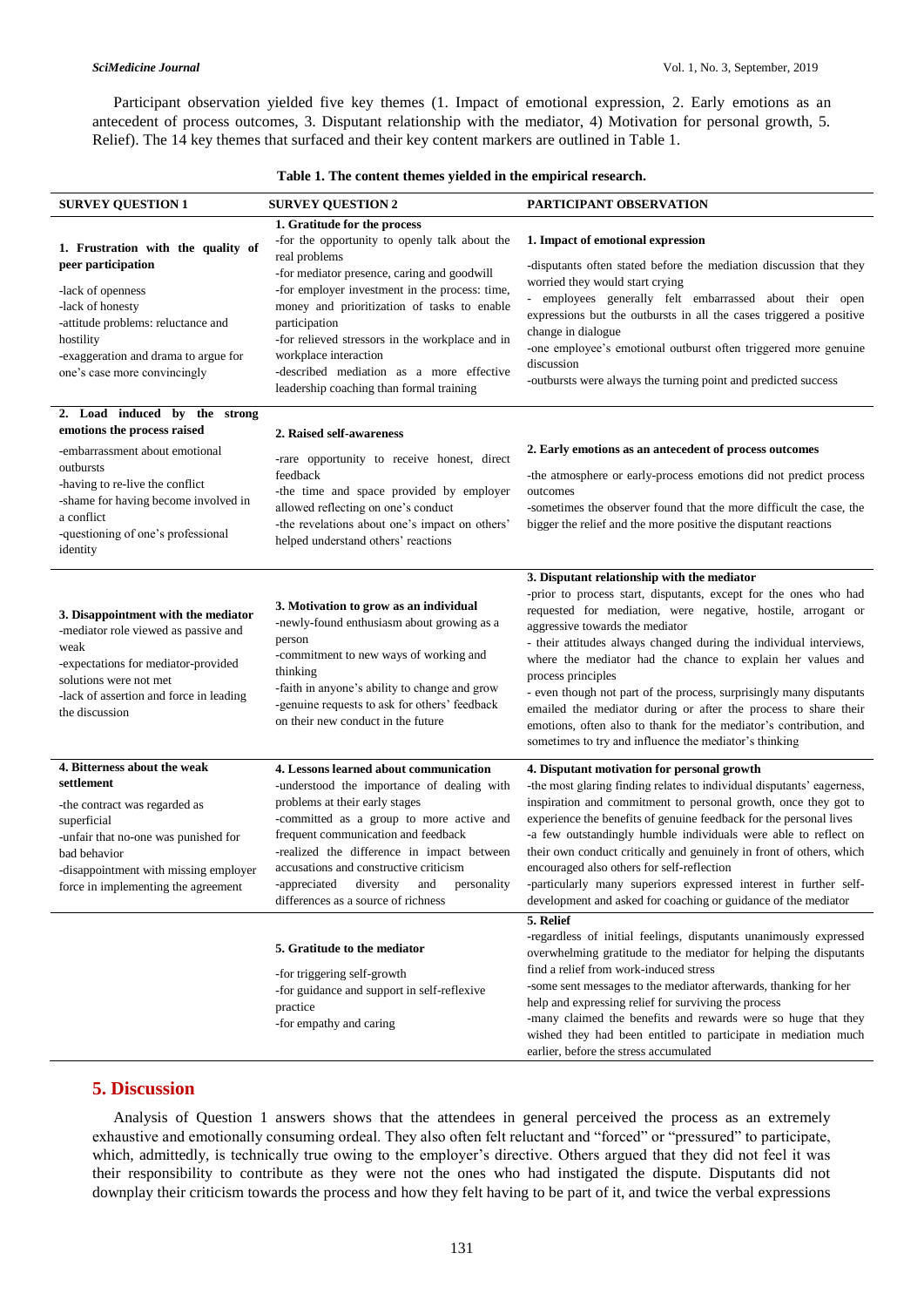towards the mediators grew close to aggressive. Participants had accumulated frustration, anger and disappointment for years in the worst case, which made it understandable that they channeled their emotions to someone they knew they would not have to face or work with after the process.Apparently either they were convinced by the mediator's arguments or then the process proved itself as they did not complain about having to participate in the survey.

Most disputants had high expectations regarding the process itself and the mediators' ability to solve the conflict at hand and were disappointed with the outcome, which often seemed like a compromise. Many were frustrated by the mediator role; they expected an external intervention to mean that the mediator would impose a resolution. Instead, they found they had to do the work and process a solution.

Many felt awkward and embarrassed about addressing their emotions, and emotional outbursts were looked upon in retrospect as humiliating. This is a particularly accentuated phenomenon in the Finnish culture, which on the population level does not encourage expression of emotions but is rather technocratic, analytical and fact-oriented. At the same time, disputants understood the significance of openness and expected that of the others, while not always ready for genuine articulation of their views and feelings themselves.

Some were concerned about confidentiality, worrying that people outside the team would learn about the process, which might jeopardize their reputation. All the mediations were characterized by emotional outbursts such as sobbing and tears, indicating that the situation was found stressful. A couple of times, participants apologized for their reactions in the follow-up and revealed how ashamed they felt about having got carried away with their feelings. Disputants had accumulated much mental load over the years and the relief often caused an emotional outburst; crying and sobbing seem to belong to the phase where disputants are allowed to unleash their grievance and stop pretending everything is alright, which is often the requirement for professional behavior. Pretense is confirmed by a Harvard Business Review survey (2015) [47], which shows that 24% of employees rarely let others know they are upset at work, 26% only hint at their disagreement, and only 28% speak up if they have been misunderstood.

A number of disputant were relatively hostile towards the mediators in the beginning, but their tone usually softened during the individual interviews. Some expressed concern or disappointment at having detected signs of mediators being on another party's side and listening more carefully to someone or nodding their heads more for one of the parties.

Question 2 answers reveal general gratitude for the opportunity to finally address issues that had been nagging and corrupting the team spirit, and many stated they should have been given access to the process earlier. The most easily generalizable finding indicates that despite initial reluctance or disappointment with the mediator, the colleagues or the settlement, close to all disputants felt extreme relief about the opportunity for a heads-up.

All throughout the responses, one can detect satisfaction with the individual interviews, which was often expressed also orally during the individual discussions. Generally they were satisfied with their interaction with the mediator, even when the settlement was regarded as weak.

Probably the most noteworthy conclusion relates to disputant self-growth. Even the ones who were unhappy with the settlement content seemed excited about the discovery of self-leadership themes as a by-product of mediation. The ideas of personal growth and lifelong learning almost thrilled some of them, as if self-development was a novel and surprising element offered as a bonus. In relation to such development, they found the importance of self-reflective practice. As a result, they enthused about new approaches to communication and began to understand their own responsibility for team atmosphere and functioning. Instead of continuing to blame others, they turned inward, took a look in the mirror and began to question their own ways of interacting with others. It came as a revelation that exposing oneself to something as emotionally consuming and demanding as conflict mediation is an effective way to professionalize oneself and to acquire not only working life credentials but also skills that bolster their private-life relationships.

Participant observation confirmed the survey findings but additionally raised a theme that did not show in the anonymous responses: process-start emotions and atmosphere had no predictive value in terms of process outcomes. Or, if they did, the correlation may be counter-intuitive: the more tension and frustration the team had accumulated and the longer the conflict, the more surely the disputants would find relief and resolution. This may be accounted for by two distinct mechanisms. First, any improvement is likely to feel like progress when individuals have for years suffered from massive emotive load or stress, which is a typical outcome of long-enduring relationship conflict. Second, strong friction is more likely to climax in an outburst of emotion, which tends to serve as a critical turning point and important component inherent to the resolution.

The empirical evidence collected with the two methods shows that conflict mediation progresses along two distinct tracks. On the first track moves the conflict, following its own unique, unpredetermined path, with its ups and downs, steps forward and leaps back. A scientifically validated process as the foundation ensures outcomes that are controllable, if the disputants choose to invest any effort at all in the resolution. These investments nurture collective effort and the benefits fortify themselves, inviting further effort.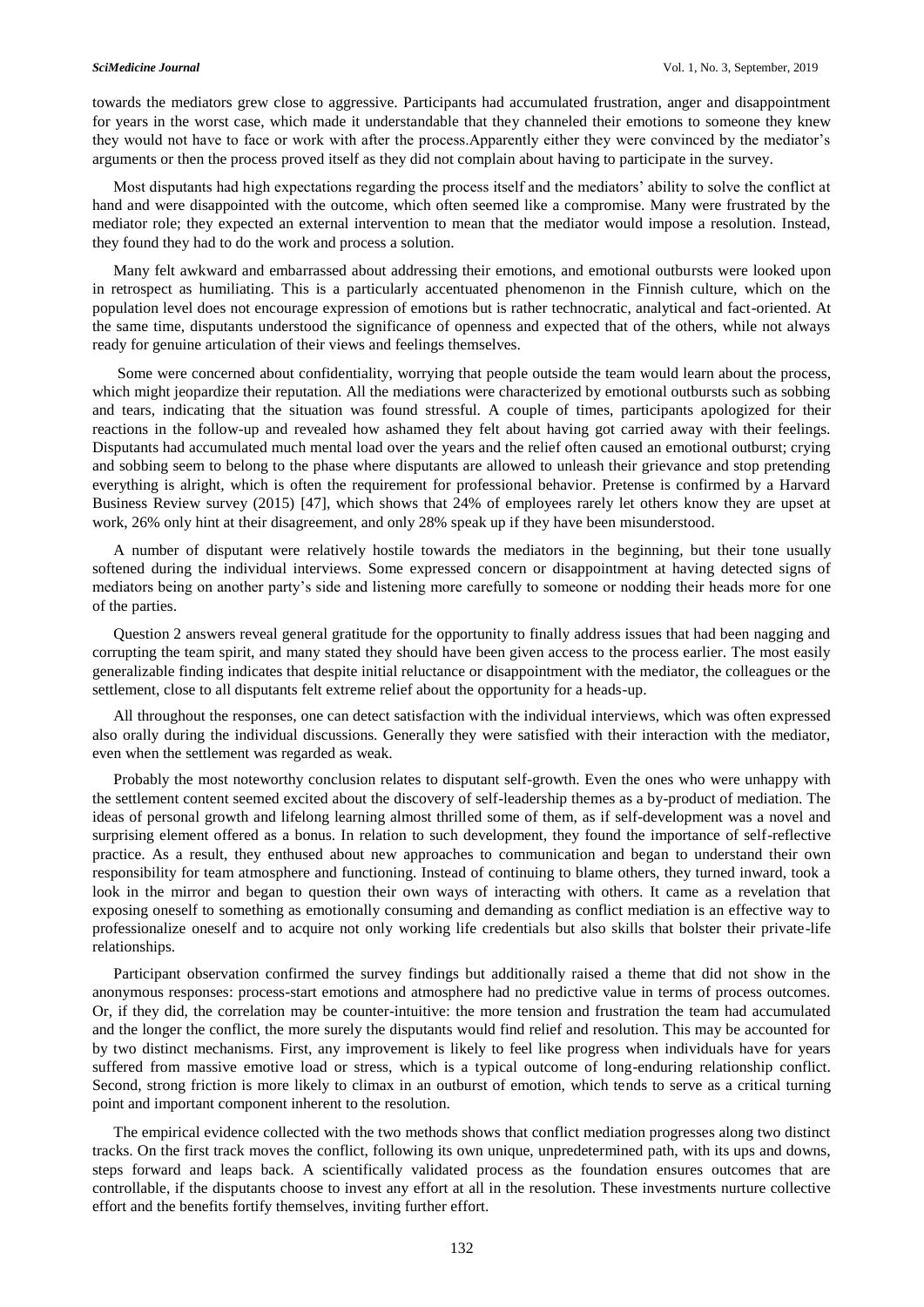The second track is more personal and individual and less predictable or certain. It is the route that each disputant takes on their own during the mediation process, often triggered by the example of or feedback from a colleague. It can be a painful route, requiring acknowledgement of one's weaknesses and blind spots, but the related self-reflection and individual learning yields mental rewards that may outweigh the importance of any improvement in the team dynamics.

### **5.1. Practical Implications**

This study set out of explore the relational and affective outcomes associated with relationship conflict mediation, often viewed as secondary to its core mission - resolving interpersonal friction. The empirical study revealed the emotional turmoil and the exhaustive mental load related to the different stages of the process and this signals an elevated need to prepare the participants better in the information session for what lies ahead emotionally.

In general, the findings show, however, that the mental rewards gained both on the individual level as well as on the level of team dynamics are so immense that the process deserves attention also as a method relieving organizations of socio-emotive stress and of enhancing well-being at work. Many disputants found that their atmosphere and interaction was taken on a higher, warmer and more genuine, level than before the conflict.

On an even more accentuated note, this study identified evidence for the instrumental role of restorative mediation for deep individual and organizational learning. This provides us with a new argument for selling mediation: as a lowthreshold method of organizational development, it benefits individual members as means of acquiring feedback and of learning about the impact of their personality and interaction in a way unavailable through other channels.

### **5.2. Study Limitations**

One of the risks when taking a confluent role as both a mediator and a researcher is that objectivity could become clouded when observing the fruits of one's own labor. Perhaps the mediator wants to see process outcomes that are objectively not there, or perhaps the researcher perceives signals that were not part of the process per se. On the other hand, researching cases that one mediates is an effective way of gaining access to the phenomena at play at the interhuman interface, which is not always easy for an outside observer, or intruder, as many participants might claim.

The social position and dual-role of the mediator-researcher complicates study reliability in two distinct ways: on the one hand, her theoretical preconceptions might determine what she sees, and on the other, participant images of her shape the quality of the data she is able to gather [44]. However, in the current setup, the authenticity of the data gathered is not compromised as the researcher role is merely secondary in the minds of the disputants. The more prominent challenge for them is the conflict at hand and possibly and secondarily, the presence of a third party, the mediator. Once they have seen the value of the intervention, any other roles become insignificant. Besides, even when the field researcher is disguised, participants form a relationship with and an image of her [44].

Further, this is not a unique set-up, as also others have recognized the utility of participant observation of one's own work and have adopted the method to "prevent imposing alien meanings upon the actions of the subjects" [44]. In order to understand what is 'alien' and what is inherent to the process, the researcher should be involved on the same, emotive, level as the participants.

However, as it is also important to recognize the risks associated with the observation of one's own investments, achievements and actions, this study selected a complementary methodology. The anonymous survey provided insurance against researcher biases and confirmed the findings from participant observation.

Another weakness of the present study is its narrow research design and sole focus on qualitative analysis. Subsequently the findings can only be viewed as suggestive and likely to support earlier findings regarding the outcomes associated with the extreme ends of the dichotomy between evaluative vs facilitative styles, instead of opening entirely new avenues in the related research realm.

A third flaw relates to the small sample size, which does not allow generalizability of the findings. However, in qualitative analysis, it is the individual experiences and their thorough and high-quality analysis that counts more than augmenting the volume of data.

However, with intensive and yet lengthy processes extending as long as ten months, as in two of the cases in question, with bi-weekly sessions, iterative interviews and mediations, and strong mediator involvement, the analysis tends to be deep and thoroughly informed by the stakeholders' insider views. Furthermore, this study resorted to other ratings instead of the traditional self-reports, which expands earlier understanding of mediator behavior with a new angle.

Finally, the mediator-researcher, owing to her doctorate in Organizations and Management and studies in communications and languages, was well versed in analyzing and observing the team dynamics in the cases in question, which likely deepened the examination with a critical, apt and keen eye.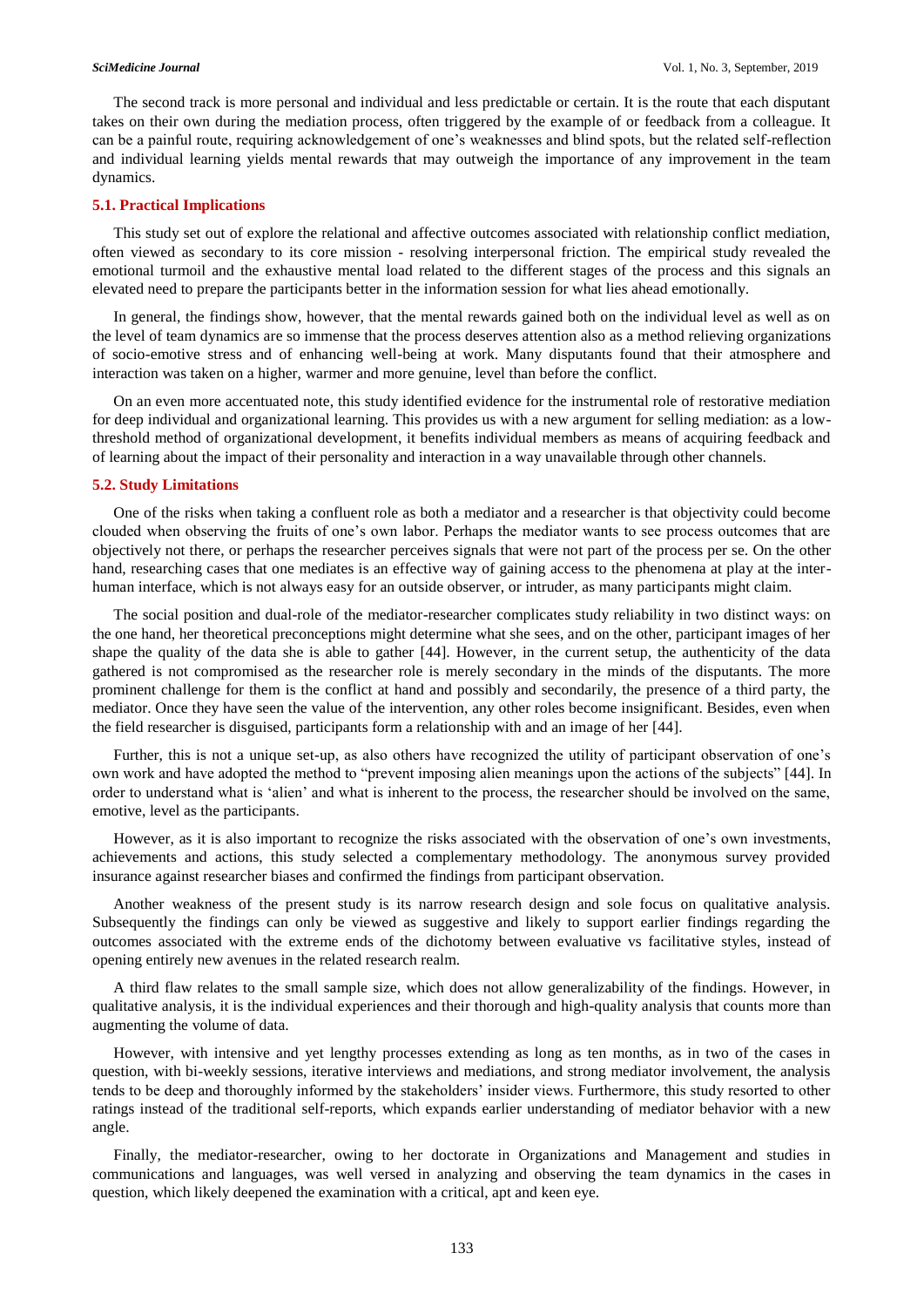# **6. Conclusions and Recommendations for Future Research**

In order to complement the organizational battery of problem-solution instruments, conflict mediation has recently gained momentum as a method of relationship conflict resolution. To rid employees of inhibitions to adopt this relatively novel tool, it is crucial to develop the mediation process in a way that counteracts and counter-argues for any biases and misconceptions associated with third-party interventions. This necessitates analysis of participant experiences and process outcomes, as well as of the mediator role.

This study lends strong support to previous findings regarding the dichotomy of mediator styles, especially when backed up with participant observation by the mediator-researcher. Namely, the expressions that revealed most satisfaction with the interaction with the mediators and the process were provided by disputants in those cases where the follow-up meeting showed that the process was not as successful as in the cases where the respondents were more critical about the process. In other words, the disputants found the settlement only to be a superficial compromise and the issues agreed on to be too abstract to help resolve the situation, and yet their analysis of mediator behavior was more positive.

This corroborates the dichotomy between task and relational demands to signify a competing values paradigm; the mediator style and behavior seem decisive to which ends are served and which requirements met. However, competing does not per se mean contradictory or contrastive, and one does not have to rule the other one out either, they likely only compete for the same attention and resources. The scarcity of organizational resources together with the general cost-cutting schemes and productivity trends drive such competition toward choices or either or, but the two demands can coexist side by side when managed by an experienced mediator and with time and other resources allowing.

Conclusively, the variance between directive and nondirective mediator styles is associated with different conflict mediation outcomes in terms of agreement, but more importantly, in learning. Although claiming that the outcomes are contrastive would be overstating the case for the impact of mediator styles, studies have demonstrated that directive mediator behaviors tend to lead to settlement more effectively, whereas nondirective styles support organizational learning and individual growth and also show in higher disputant satisfaction with the process. The tentative findings here but also in earlier studies [48] suggest that even the most dramatic and traumatizing life events bear potential to trigger positive outcomes for the individual. However, further studies are needed that expand the body of sample targets to solidify these conclusions. Alternatively, a comparative research design analyzing the outcomes of the mediator styles representing the opposite ends of the continuum might prove of value in corroborating the antecedents of various sorts of process outcomes.

Disputants sometimes worry that restorative conflict mediation yields no real, concrete or tangible outcomes immediately and effectively, at least when assessed in terms of settlement. This urges us in future investigations to shift attention to process outcomes, which often take more enduring and persisting forms: learning to reflect on one's behavior and communication provides unlimited potential for individual growth and organizational learning. Increased reflexivity and introspection are key outcomes associated with restorative mediation and a burning educational topic in the postmodern society, promoting self-growth, self-leadership and self-regulation. Ultimately, the mediation process not only helps resolve intra-team conflicts but as a by-product, it helps individuals learn about themselves and about proactive conflict avoidance for the future – what an effective way to leverage personal growth, team dynamics, and organizational well-being and productivity.

# **7. Declaration of Competing Interest**

The authors declare that they have no known competing financial interests or personal relationships that could have appeared to influence the work reported in this paper.

## **8. Ethical Approval**

All procedures performed in studies involving human participants were in accordance with the ethical standards of the institutional and/or national research committee and with the 1964 Helsinki declaration and its later amendments or comparable ethical standards.

# **9. References**

- [1] Avey, J. B., Luthans, F., & Youssef, C. M. (2009). The Additive Value of Positive Psychological Capital in Predicting Work Attitudes and Behaviors. Journal of Management, 36(2), 430–452. doi:10.1177/0149206308329961.
- [2] Avey, J. B., Luthans, F., & Youssef, C. M. (2009). The Additive Value of Positive Psychological Capital in Predicting Work Attitudes and Behaviors. Journal of Management, 36(2), 430–452. doi:10.1177/0149206308329961
- [3] Fredrickson, B. L., & Branigan, C. (2005). Positive emotions broaden the scope of attention and thought-action repertoires. Cognition & Emotion, 19(3), 313–332. doi:10.1080/02699930441000238.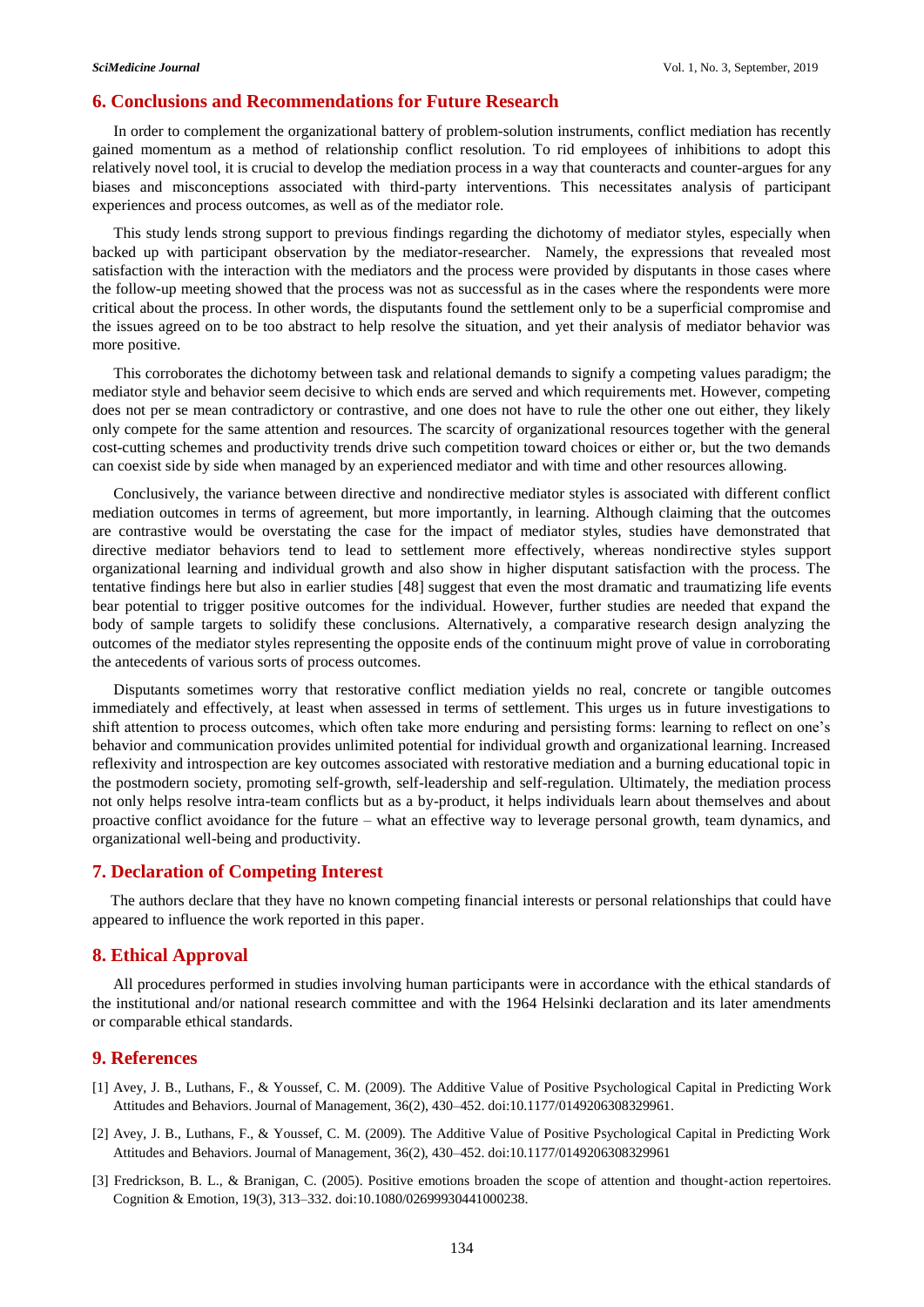- [4] L. Fredrickson, B., & Levenson, R. W. (1998). Positive Emotions Speed Recovery from the Cardiovascular Sequelae of Negative Emotions. Cognition and Emotion, 12(2), 191–220. doi:10.1080/026999398379718.
- [5] Gibson, D. E., & Callister, R. R. (2009). Anger in Organizations: Review and Integration. Journal of Management, 36(1), 66– 93. doi:10.1177/0149206309348060.
- [6] De Dreu, C. K. W., & Weingart, L. R. (2003). Task versus relationship conflict, team performance, and team member satisfaction: A meta-analysis. Journal of Applied Psychology, 88(4), 741–749. doi:10.1037/0021-9010.88.4.741.
- [7] Deutsch, M. (1983). Conflict resolution: Theory and practice. Political Psychology, 431-453.
- [8] Fineman, S. (2003). Understanding emotion at work. Sage.
- [9] Dahling, J. J. (2016). Exhausted, mistreated, or indifferent? Explaining deviance from emotional display rules at work. European Journal of Work and Organizational Psychology, 26(2), 171–182. doi:10.1080/1359432x.2016.1229307.
- [10] Medina, F. J., Munduate, L., Dorado, M. A., Martínez, I., & Guerra, J. M. (2005). Types of intragroup conflict and affective reactions. Journal of Managerial Psychology, 20(3/4), 219–230. doi:10.1108/02683940510589019.
- [11] Rispens, S., & Demerouti, E. (2016). Conflict at Work, Negative Emotions, and Performance: A Diary Study. Negotiation and Conflict Management Research, 9(2), 103–119. doi:10.1111/ncmr.12069.
- [12] Kessler, S. R., Bruursema, K., Rodopman, B., & Spector, P. E. (2013). Leadership, Interpersonal Conflict, and Counterproductive Work Behavior: An Examination of the Stressor-Strain Process. Negotiation and Conflict Management Research, 6(3), 180–190. doi:10.1111/ncmr.12009.
- [13] Curhan, J. R., Neale, M. A., Ross, L., & Rosencranz-Engelmann, J. (2008). Relational accommodation in negotiation: Effects of egalitarianism and gender on economic efficiency and relational capital. Organizational Behavior and Human Decision Processes, 107(2), 192–205. doi:10.1016/j.obhdp.2008.02.009.
- [14] Kopperud, Karoline Hofslett, Øyvind Martinsen, and Sut I. Wong Humborstad. "Engaging Leaders in the Eyes of the Beholder." Journal of Leadership & Organizational Studies 21, no. 1 (February 7, 2013): 29–42. doi:10.1177/1548051813475666.
- [15] Bakker, A. B., Albrecht, S. L., & Leiter, M. P. (2011). Key questions regarding work engagement. European Journal of Work and Organizational Psychology, 20(1), 4–28. doi:10.1080/1359432x.2010.485352.
- [16] Benoliel, P., & Somech, A. (2012). The health and performance effects of participative leadership: Exploring the moderating role of the Big Five personality dimensions. European Journal of Work and Organizational Psychology, 23(2), 277–294. doi:10.1080/1359432x.2012.717689.
- [17] Pehrman, T., & Poikela, E. (2015). Työyhteisösovittelu–keino ratkoa konflikteja työpaikoilla. Työelämän tutkimus, 13(2), 127- 139.
- [18] Morgan, G. (1997). Images of Organization. Newbury Park, CA: Sage Publications.
- [19] De Dreu, C. K. W., & Van Vianen, A. E. M. (2001). Managing relationship conflict and the effectiveness of organizational teams. Journal of Organizational Behavior, 22(3), 309–328. doi:10.1002/job.71.
- [20] Jehn, K. A. (1995). A Multimethod Examination of the Benefits and Detriments of Intragroup Conflict. Administrative Science Quarterly, 40(2), 256. doi:10.2307/2393638.
- [21] Meng, J., Fulk, J., & Yuan, Y. C. (2013). The Roles and Interplay of Intragroup Conflict and Team Emotion Management on Information Seeking Behaviors in Team Contexts. Communication Research, 42(5), 675–700. doi:10.1177/0093650213476294.
- [22] Raver, J. L. (2013). Counterproductive Work Behavior and Conflict: Merging Complementary Domains. Negotiation and Conflict Management Research, 6(3), 151–159. doi:10.1111/ncmr.12013.
- [23] De Wit, F. R. C., Greer, L. L., & Jehn, K. A. (2012). The paradox of intragroup conflict: A meta-analysis. Journal of Applied Psychology, 97(2), 360–390. doi:10.1037/a0024844.
- [24] Greer, L. L., & Jehn, K. A. (2007). The pivotal role of emotion in intragroup process conflict. Research on managing groups and teams, 10, 23-45.
- [25] Bear, J. B., Weingart, L. R., & Todorova, G. (2014). Gender and the Emotional Experience of Relationship Conflict: The Differential Effectiveness of Avoidant Conflict Management. Negotiation and Conflict Management Research, 7(4), 213–231. doi:10.1111/ncmr.12039.
- [26] Siira, K. (2013). Organizational conflict, conflict management, and communication: A social complexity perspective. Helsinki: Unigrafia.